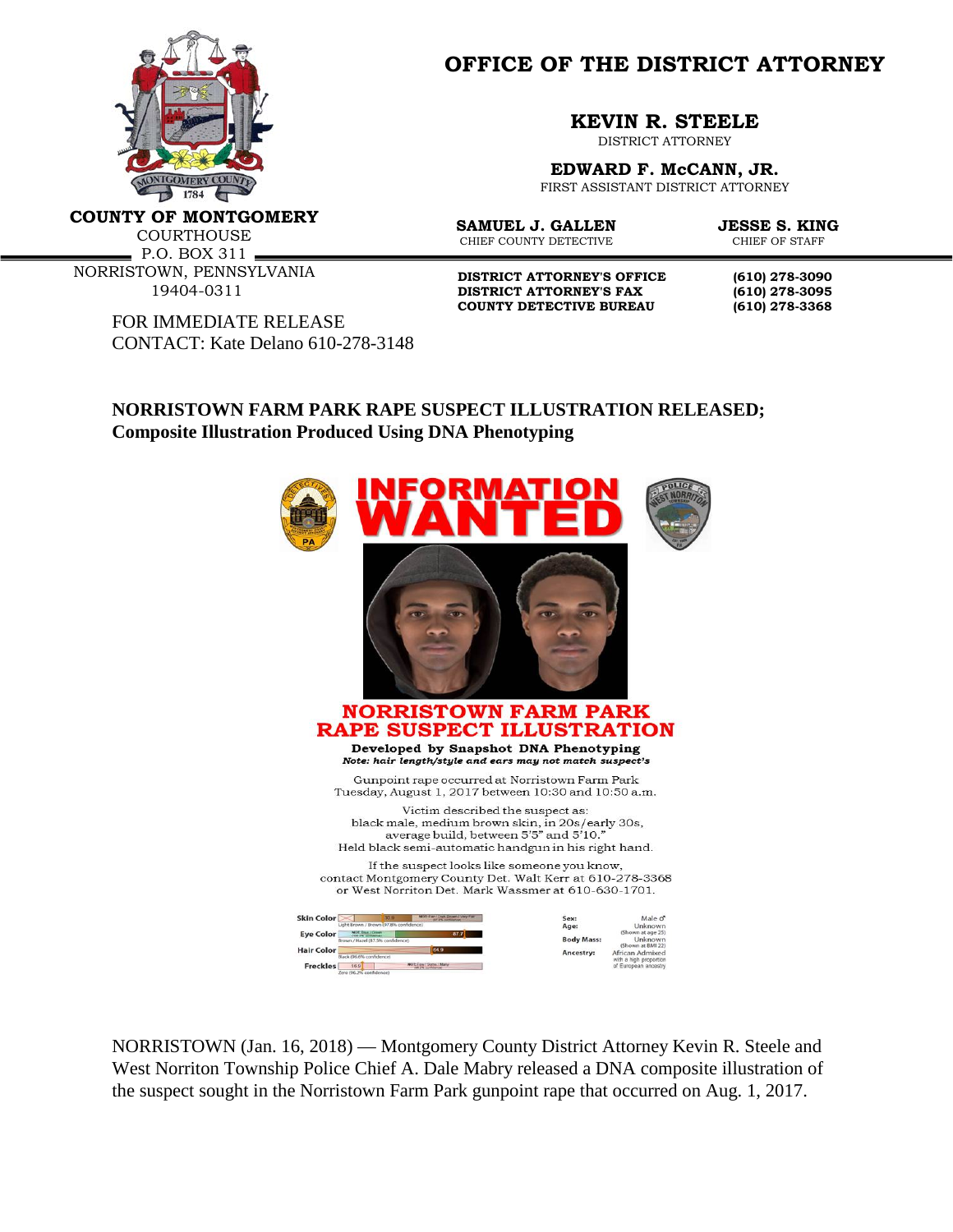The composite illustration is a scientific approximation of appearance produced through a process called phenotyping, which uses the suspect's DNA sample gathered at the crime scene.

The gunpoint rape occurred on Aug. 1, 2017, between 10:30 and 10:50 a.m., on Stony Creek Road, between Lower Farm Road and Upper Farm Road in Norristown Farm Park. The man attacked the 19-year-old victim from behind and held a black semi-automatic weapon is his right hand. The victim described him as a medium-skinned black male in his 20s or early 30s, between 5 feet 5 inches and 5 feet 10 inches tall, with an average build. On that day, which had a high of 86 degrees, the rapist was wearing a dark-colored hooded sweatshirt.

The DNA sample was sent to Parbon NanoLabs in Reston, Va., which generated a composite illustration of the suspect through phenotyping. Phenotyping is the process of predicting ancestry and physical appearance from DNA evidence using trait predictions for the subject's eye color, hair color, skin color, freckling and face shape. These scientific approximations are then translated into an illustration or "Snapshot."

"Since we have our attacker's DNA, we know who he is—we just don't know his name and where he lives. While the composite is not expected to be a photo ID of the suspect, phenotyping puts a face on the rape suspect's DNA in the hopes that someone might recognize him and contact detectives," said Steele. "Montgomery County and West Norriton detectives have worked this case hard since the rape five months ago, evaluating and ruling out dozens of people developed of people of interest during the investigation. Now we are looking for some help from the public, from anyone who might recognize someone using this additional information. We are committed to using every available avenue to find this violent criminal."

The DNA sample from the Norristown Farm Park rape suspect shows that he is of "African admixed" ancestry: 52.48% European and 45.27% African. According to Parabon officials, it is common for African-Americans to have 10 to 20 percent European ancestry; however, this suspect has a roughly 50/50 mix of African and European ancestry, which is fairly rare and may indicate a recent European ancestor.

The Parabon report and "Snapshot" illustration make predictions about the suspect's ancestry and appearance. According to Parabon, the suspect has light brown or brown skin color (97.8% confidence level), zero freckling (96.2%), brown or hazel eyes (87.7%) and black hair (96.6%). The face shape, cheeks, nose, forehead chin and mouth are based on deviations from the baseline based on sex, ancestry and thousands of SNP genotypes. Additionally, all composite illustrations produced by Parabon assume the subject is 25 years old with an average body mass index (BMI) of 22. These are default settings since age and BMI cannot be determined from DNA.

"We hope Snapshot's predictions for this individual prove helpful in the investigation," said Dr. Ellen Greytak, Parabon's director of bioinformatics. "His distinctive ancestry and associated phenotypes should significantly narrow the field of possible suspects."